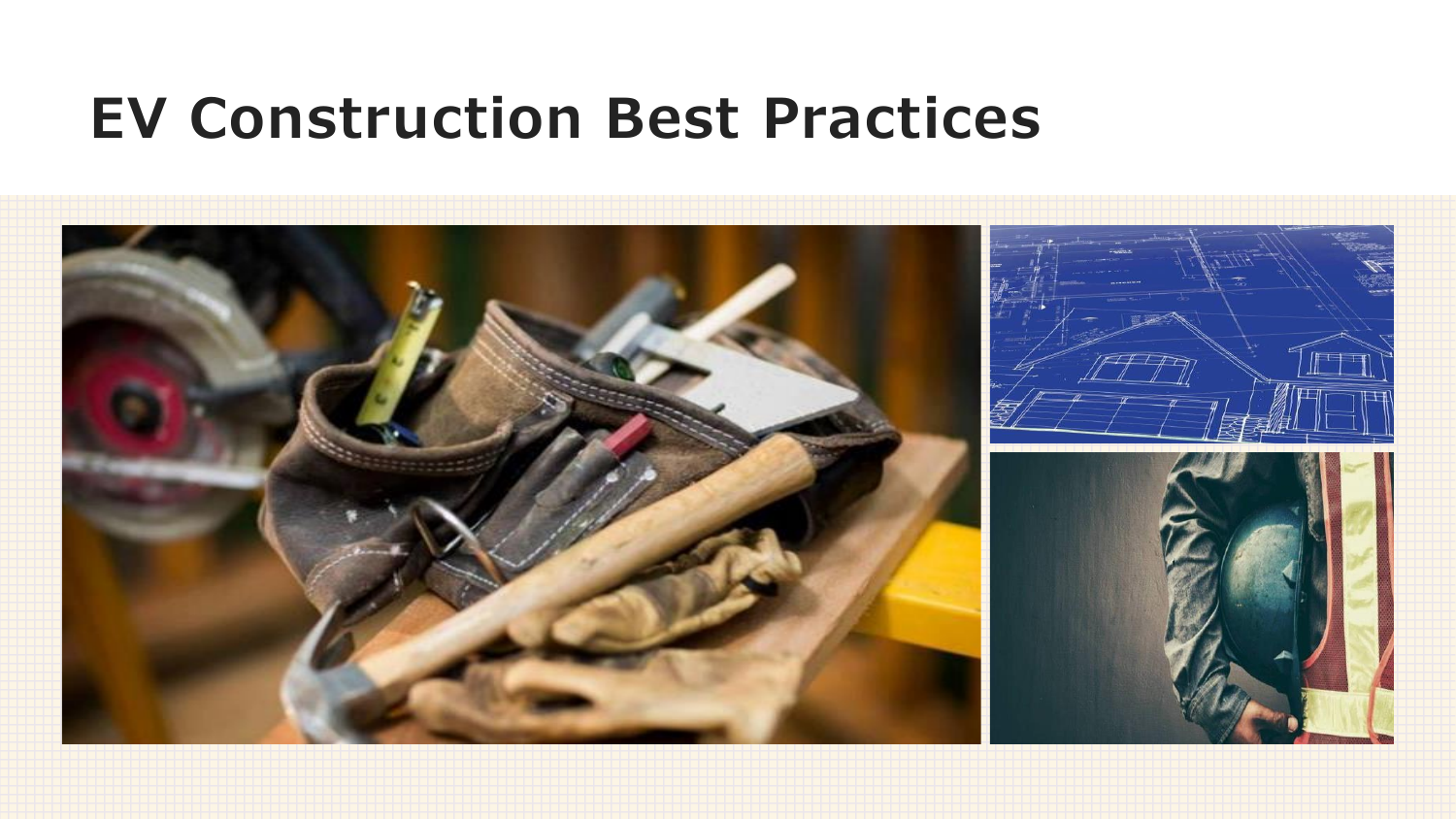

# **Pre-Construction Meeting and Inspections**

### **Pre-Con Meeting**

- **R e q u i r e m e n t s :**
	- o Contract Paid
	- $\circ$  Trenching agent to have valid 811 Ticket
	- o Trenching agent to have OQ certification if required per OQ Requirements (See "Operator Qualification Requirements" page for more information)
- **A t t e n d e e s :**
	- o PG&E Inspector
	- o Job Owner (Service Planning Rep)
	- $\circ$  Applicant
	- $\circ$  Trenching Agent
- **S c o p e :**
	- $\circ$  Attendees to review Construction Drawing to discuss requirements to move forward with construction.
	- $\circ$  Discussion Topics:
		- **■** Trench location
		- **■** Trench depth
		- Sand bedding and backfill material
		- " Clearance requirements for service trench and riser location
		- " Confirm that location of service, riser, and meters will meet all minimum required c l e a r a n c e s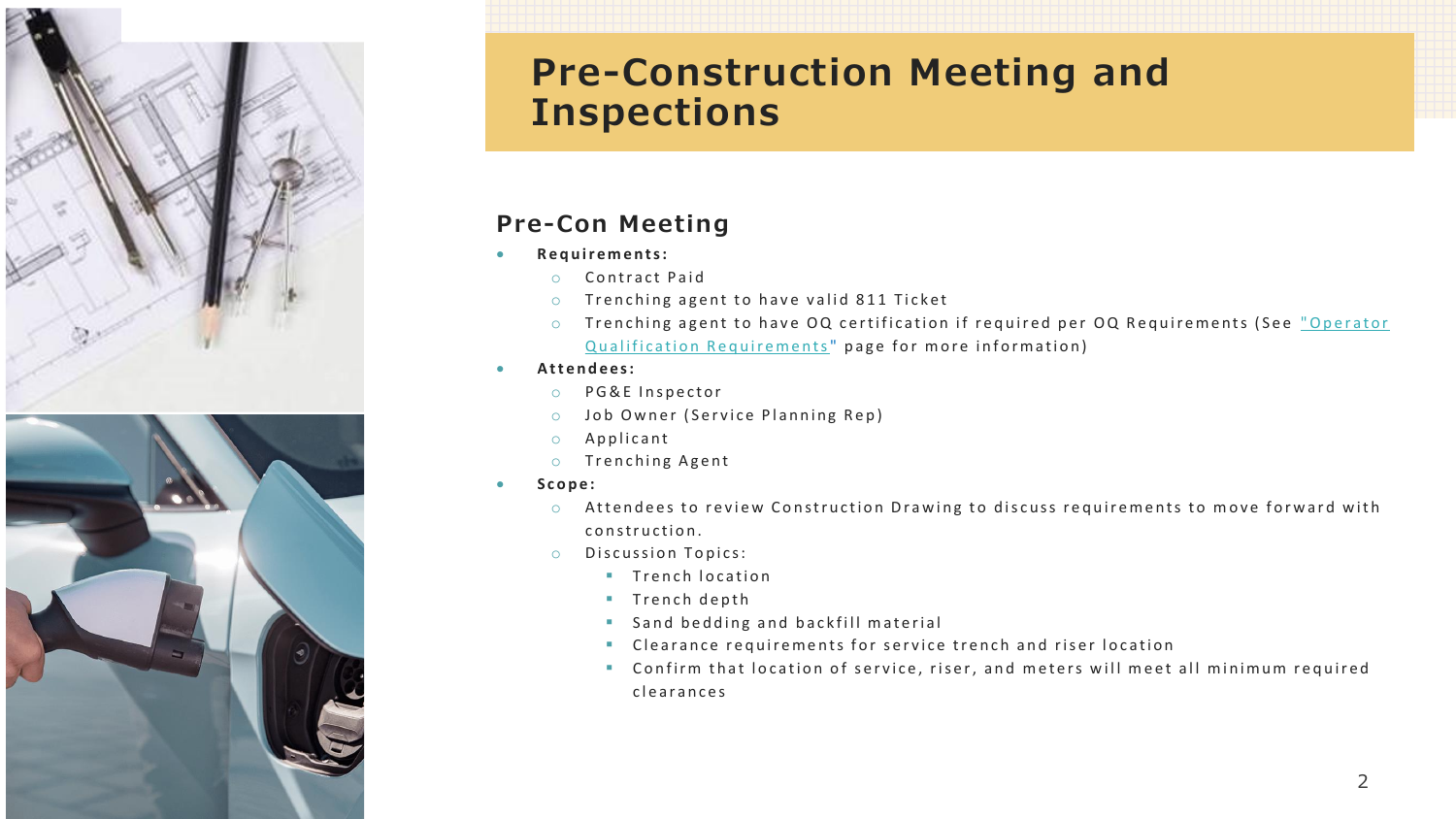

# **Pre-Construction Meeting and Inspections**

### **Trench / Conduit Inspection**

- **A t t e n d e e s :**
	- o PG&E Inspector
	- $\circ$  Applicant's Trenching Agent with OQ certification (if within 2' of a pressurized gas service or gas main) and valid 811 ticket

### • **S c o p e :**

- $\circ$  PG&E Inspector to inspect applicant's trench
- $\circ$  Confirm that an OQ certified trenching agent performed the work
- $\circ$  Confirm that a valid 811 ticket was obtained before trenching
- $\circ$  Inspect trench dimensions and depth
- $\circ$  Inspect sand bedding
- $\circ$  Advise applicant that adequate backfill will need to be on-site at time of construction
- $\circ$  Confirm that the work done complies with Greenbook standards and requirements
	- Conduit/Couplings (Doc 062288)
	- $\blacksquare$  End Bells (Doc 062288)
	- Pull Tape, 2500 lb., in conduit (GB Sec 3)
- $\circ$  If any item is marked "Fail," the item is rejected. Applicant must call for re-inspection once corrections have been made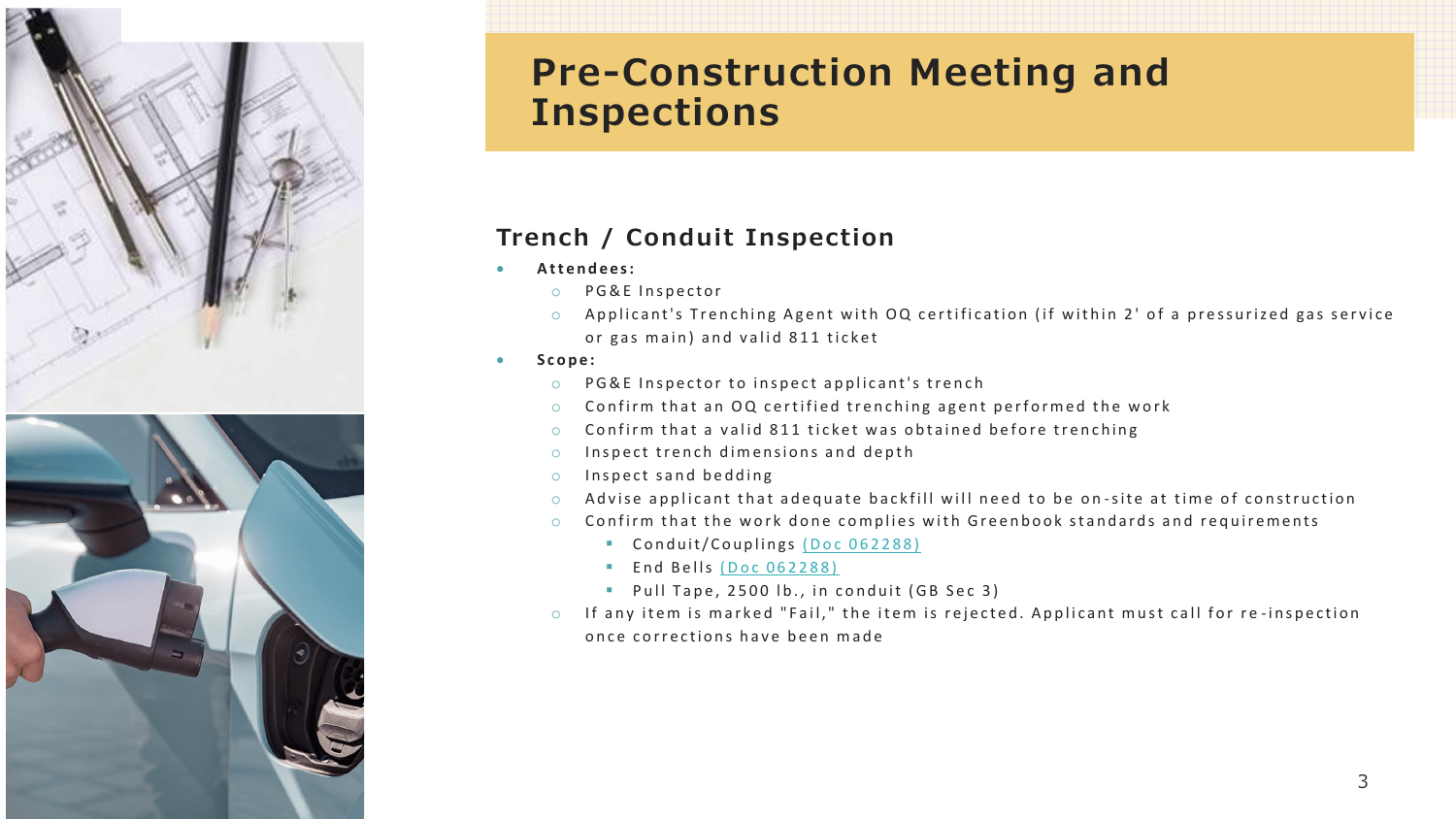

# Presentation title 4

# **Pre-Construction Meeting and Inspections**

### **Mandrel Inspection**

- **A t t e n d e e s :**
	- $\circ$  P G & E Inspector or P G & E Q E W Inspector (A Q E W inspector is only needed if mandrel test is to an en ergized enclosure)
	- $\circ$  Applicant's Trenching Agent with OQ certification (if within 2' of a pressurized gas service or gas main) and valid 811 ticket
- **S c o p e :**
	- o P G & E Inspector to stand-by
	- $\circ$  Applicant to provide pull tape and mandrel
	- $\circ$  Applicant's trenching agent/electrician/contractor to pull mandrel through applicant installed conduit to pole riser or PG&E enclosure
	- $\circ$  If mandrel test fails, applicant must call for re-inspection once corrections have been made

### **Panel Inspection**

- **A t t e n d e e s :**
	- P G & E Q E W Inspector
	- $\circ$  Applicant's Electrician
- **S c o p e :**
	- $\circ$  PG&E Inspector to inspect applicants newly installed electrical panel/switchgear/termination section
		- Panel/Switch gear size (ampacity)
		- Test Bypass (if applicable)
		- **■** Meter identification (GB Sec 5.5.1)
		- $\blacksquare$  Meter Height (GB Sec 5.4.1)
		- Panel Conduit (no bends)
		- Panel sealable (all screws + bolts)
		- Cable bushing protector (Doc 063927)
		- Panel/gas line clearance (GB Sec 2-29E)
		- Working space (GB Sec 5.4.3.)
	- Applicant's electrician to be on-site to note any corrections to be made for failed items
	- $\circ$  If any item is marked "Fail," the item is rejected. Applicant must call for re-inspection once corrections have been made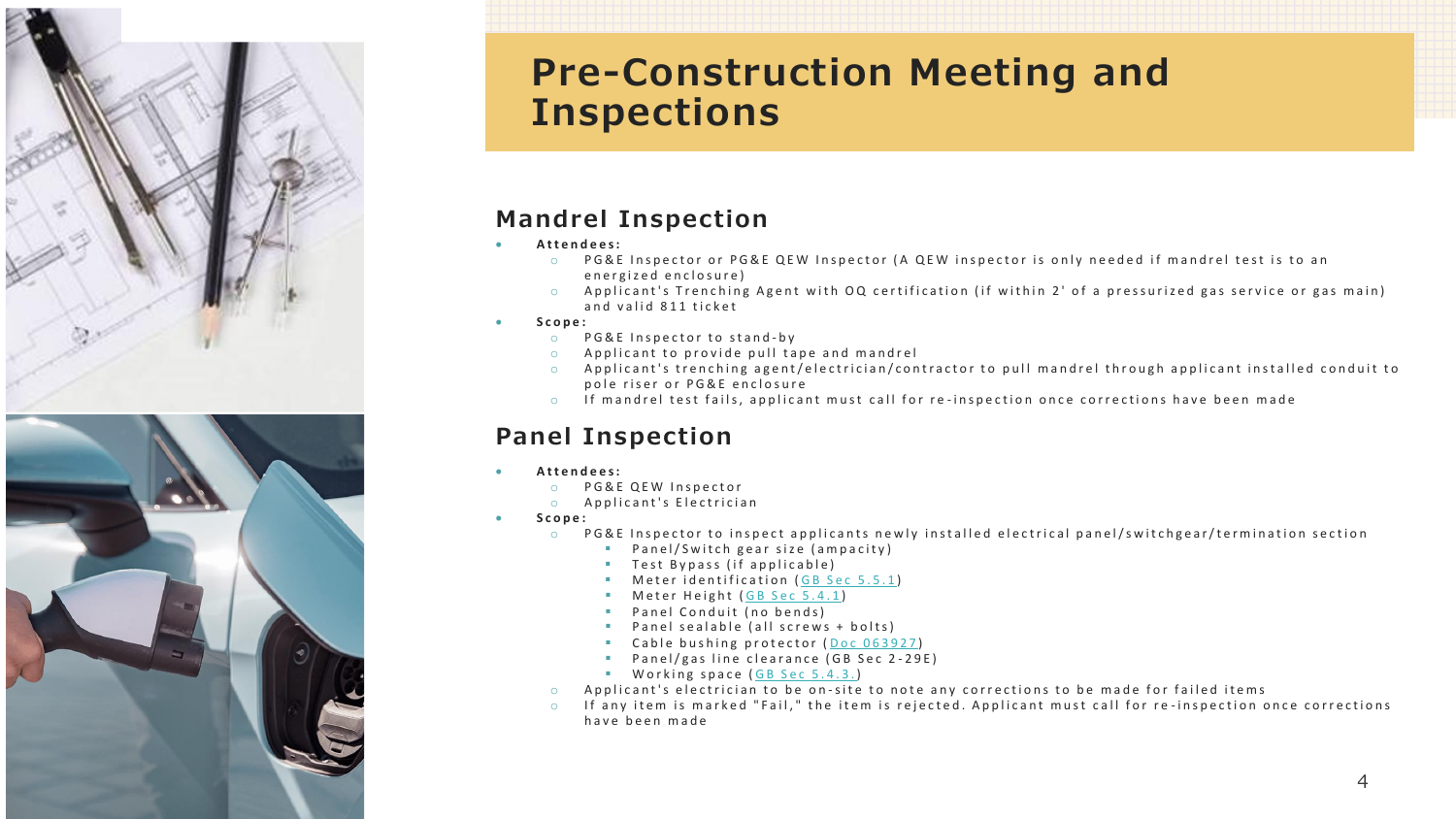

# **Pre-Construction Meeting and Inspections**

## **Final Inspection:**

- **A t t e n d e e s :**
	- o PG&E Inspector
	- o Applicant or contractor/trenching agent/electrician
- **S c o p e :**
	- $\circ$  PG&E Inspector to confirm that all applicable items have passed inspections
		- Trench
		- Conduit
		- Mandrel
		- P a d
		- Splice box
		- Vault
		- Panel
	- o PG&E Inspector to issue "Clear for Construction" if all applicable inspection items have been passed
	- $\circ$  PG&E Inspector to provide final inspection log to customer and inspection desk
	- $\circ$  Inspection Desk to clear task "PC10" and project is now clear for construction, pending customer readiness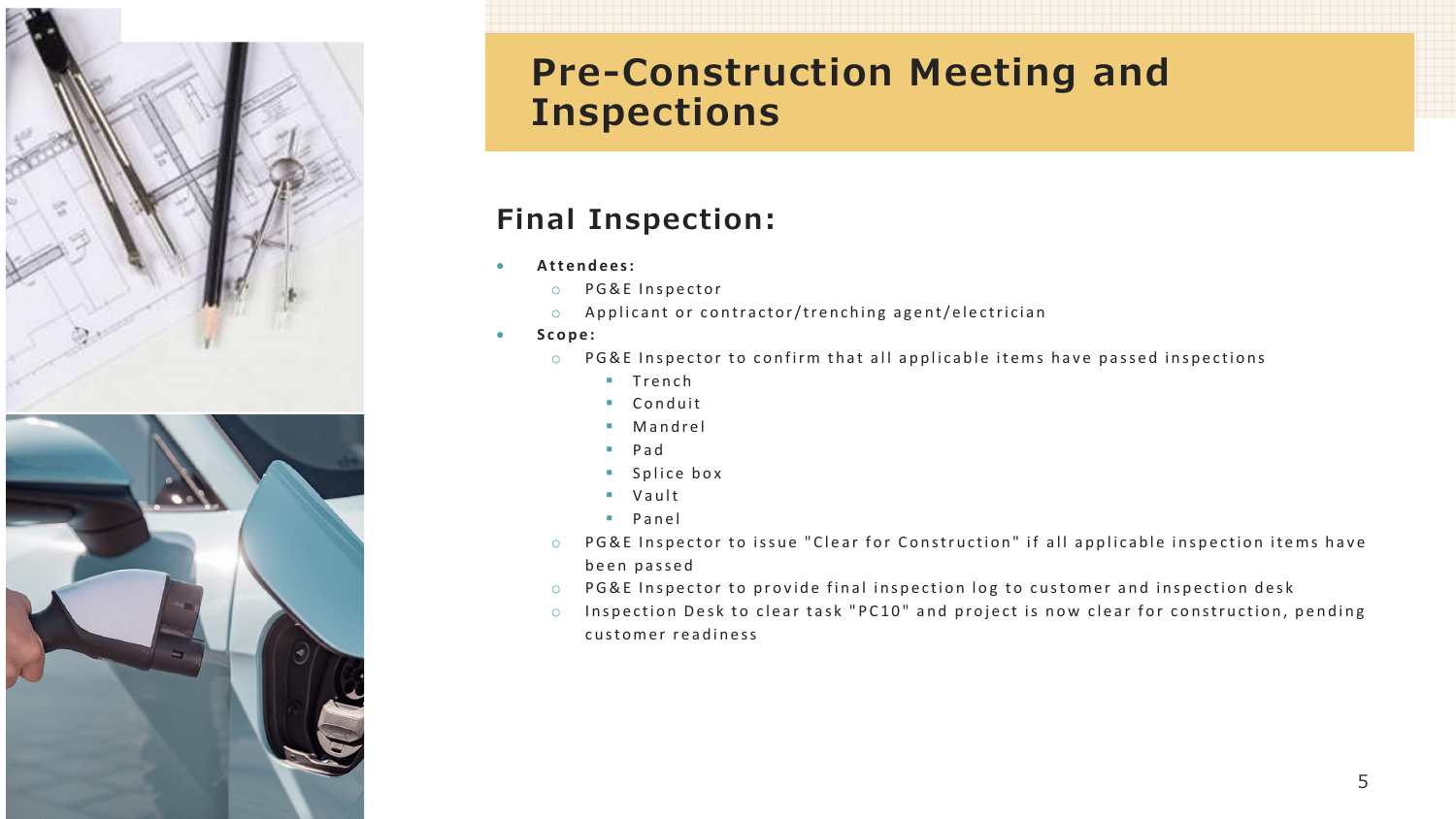# **Construction FAQ**

### **Construction schedule**

❖ When is my construction date confirmed?

Once the Application For Work (AFW) has been approved by Distribution Operator (DO)

❖ What's does "lock-down period" mean?

The point in the construction schedule when all dependencies/inspections must be

cleared. \* The lock-down period is the current week plus two additional weeks.

 $\diamond$  What is typically the construction scheduling lead time?

\* The goal is to have the job built within 4-6 weeks from the time the job is 100% ready for construction (all dependencies cleared).

### **Construction**

- <sup>❖</sup> What to expect on the day of your scheduled construction?
	- Crew typically has mobilized to the site prior to the day of actual construction.
		- i. Crew working hours
		- ii. Tailboard Elaborate on this
	- If crews do not show up call your PGE rep
- When can my job be scheduled with construction?
- Jobs can be schedule with construction when they have met the following:
	- $\circ$  Paid contract
	- $\circ$  100% Ready